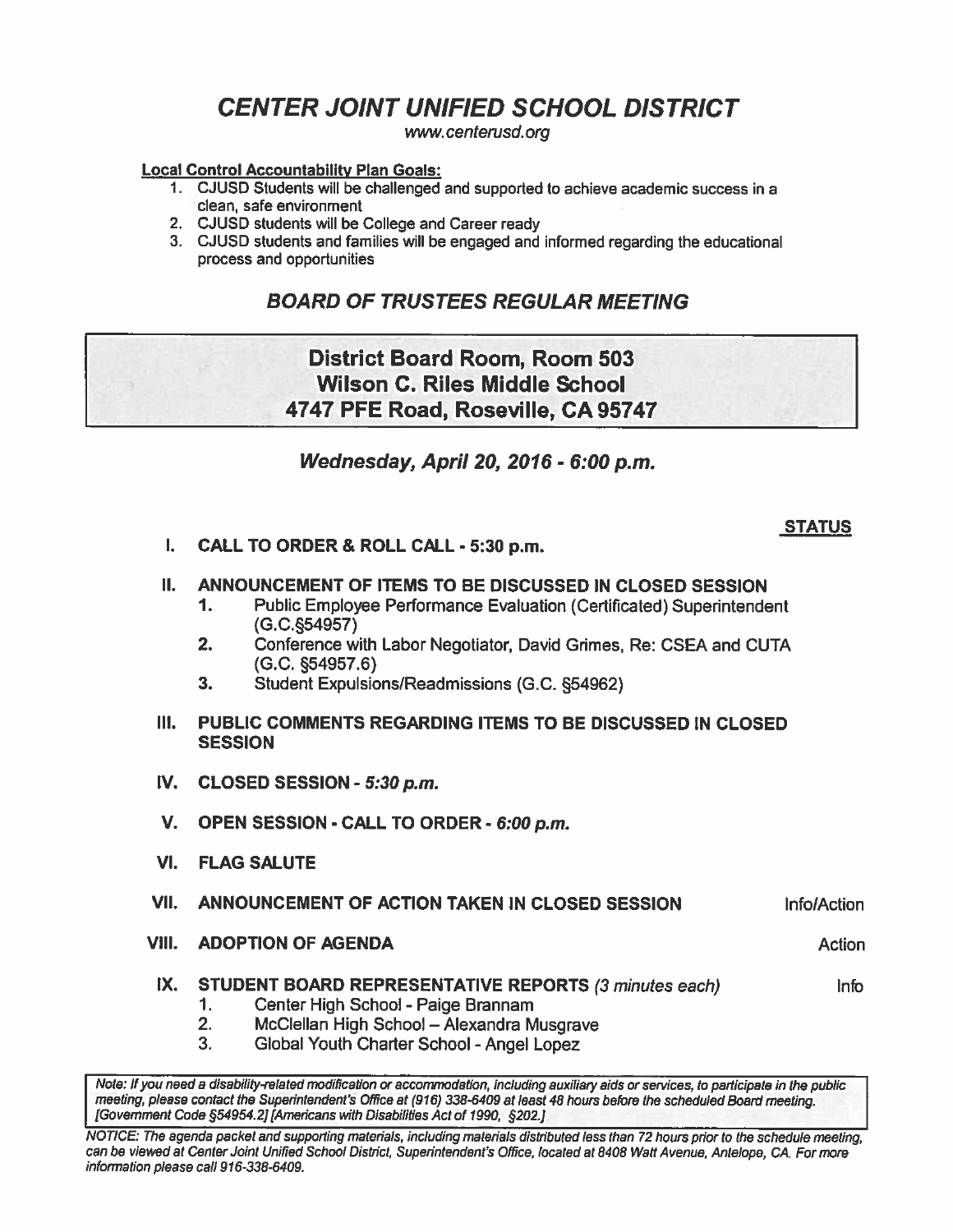| X.               | 1.<br>2.                                                                                                                                                                                                                                                                | <b>ORGANIZATION REPORTS</b> (3 minutes each)<br><b>CUTA - Heather Woods, President</b><br><b>CSEA - Marie Huggins, President</b>                                                                                                                                                                                                                                                                                                                                                                                                     | Info                                        |
|------------------|-------------------------------------------------------------------------------------------------------------------------------------------------------------------------------------------------------------------------------------------------------------------------|--------------------------------------------------------------------------------------------------------------------------------------------------------------------------------------------------------------------------------------------------------------------------------------------------------------------------------------------------------------------------------------------------------------------------------------------------------------------------------------------------------------------------------------|---------------------------------------------|
| XI.              |                                                                                                                                                                                                                                                                         | <b>COMMENTS FROM THE AUDIENCE REGARDING ITEMS NOT ON</b><br><b>THE AGENDA</b><br>Anyone may address the Board regarding any item that is within the Board's subject matter<br>jurisdiction. However, the Board may not discuss or take action on any item which is not on<br>this agenda except as authorized by Government Code Section 54954.2. A speaker shall be<br>limited to 3 minutes (Board Policy 9323). All public comments on items listed on this agenda<br>will be heard at the time the Board is discussing that item. | <b>Public</b><br>Comments<br><b>Invited</b> |
| XII.             |                                                                                                                                                                                                                                                                         | <b>BOARD / SUPERINTENDENT REPORTS (10 minutes)</b>                                                                                                                                                                                                                                                                                                                                                                                                                                                                                   | Info                                        |
| XIII.            | Action<br><b>CONSENT AGENDA (5 minutes)</b><br>NOTE: The Board will be asked to approve all of the following items by a single vote, unless any<br>member of the Board asks that an item be removed from the consent agenda and considered and<br>discussed separately. |                                                                                                                                                                                                                                                                                                                                                                                                                                                                                                                                      |                                             |
| Governance       | 1.                                                                                                                                                                                                                                                                      | Approve Adoption of Minutes from March 16, 2016 Regular Meeting                                                                                                                                                                                                                                                                                                                                                                                                                                                                      |                                             |
| Personnel        | 2.                                                                                                                                                                                                                                                                      | <b>Approve Certificated Personnel Transactions</b>                                                                                                                                                                                                                                                                                                                                                                                                                                                                                   |                                             |
| ↓                | 3.                                                                                                                                                                                                                                                                      | <b>Approve Classified Personnel Transactions</b>                                                                                                                                                                                                                                                                                                                                                                                                                                                                                     |                                             |
| ↓                | 4.                                                                                                                                                                                                                                                                      | Approve Resolution # 11/2015-16: Request for Teacher Authorization to Teach                                                                                                                                                                                                                                                                                                                                                                                                                                                          |                                             |
|                  |                                                                                                                                                                                                                                                                         | Industrial and Technology Education for the 2015-16 School Year                                                                                                                                                                                                                                                                                                                                                                                                                                                                      |                                             |
| ↓                | 5.                                                                                                                                                                                                                                                                      | <b>Approve CSEA Revised Articles:</b><br>Article XI, Transportation<br>Article XXI, Early Retirement                                                                                                                                                                                                                                                                                                                                                                                                                                 |                                             |
| ↓                | 6.                                                                                                                                                                                                                                                                      | <b>Approve CSEA Job Descriptions:</b><br><b>Noon Duty Aides</b><br><b>CALPADS/Data Technician</b>                                                                                                                                                                                                                                                                                                                                                                                                                                    |                                             |
| Special Ed.      | 7.                                                                                                                                                                                                                                                                      | Ratify 2015/2016 Individual Services Agreements:<br>2015/16-240-247, 251-272<br><b>Bright Futures</b><br>2015/16-248<br><b>Easter Seals</b><br>2015/16-249<br><b>Placer Learning Center</b><br>2015/16-250<br><b>CTEC</b>                                                                                                                                                                                                                                                                                                            |                                             |
| ↓                | 8.                                                                                                                                                                                                                                                                      | Ratify 2015/2016 and 2016/2017 Humboldt County Office of Education/Personal<br>Data Wizard                                                                                                                                                                                                                                                                                                                                                                                                                                           |                                             |
| Curr & Instr     | 9.                                                                                                                                                                                                                                                                      | <b>Approve DELAC Membership</b>                                                                                                                                                                                                                                                                                                                                                                                                                                                                                                      |                                             |
| ↓                | 10.                                                                                                                                                                                                                                                                     | <b>Approve Surplus Books</b>                                                                                                                                                                                                                                                                                                                                                                                                                                                                                                         |                                             |
| Facilities & Op. | 11.                                                                                                                                                                                                                                                                     | Approve Safe School and Emergency Preparedness Plan - Dudley                                                                                                                                                                                                                                                                                                                                                                                                                                                                         |                                             |
|                  | 12.                                                                                                                                                                                                                                                                     | Approve Disposal of Surplus Equipment:<br>Toro Zero Turn Mower 72" Deck/Grounds mod-74269/Serial # 250000804                                                                                                                                                                                                                                                                                                                                                                                                                         |                                             |
| ↓                | 13.                                                                                                                                                                                                                                                                     | Approve Amendment #2 - CPM Contract for Program Management Services for<br>Prop 39 and Technology Upgrade                                                                                                                                                                                                                                                                                                                                                                                                                            |                                             |
| ↓                | 14.                                                                                                                                                                                                                                                                     | Approve Resolution #12/2015-16: Authorization for Participation in the Zero-<br><b>Emission School Bus Deployment Project and Designation of Authorized</b><br><b>Signatories for the Project</b>                                                                                                                                                                                                                                                                                                                                    |                                             |
| ↓                | 15.                                                                                                                                                                                                                                                                     | Approve Amendment #1 to Contract with ACS Controls for Energy Services<br>Design Build Contractor for HVAC Energy Conservation Projects                                                                                                                                                                                                                                                                                                                                                                                              |                                             |
| ↓                | 16.                                                                                                                                                                                                                                                                     | Approve Amendment #1 to contract with ACS Controls for Energy Services<br>Design Build Contractor for Lighting Energy Conservation Projects                                                                                                                                                                                                                                                                                                                                                                                          |                                             |
| <b>Business</b>  | 17.                                                                                                                                                                                                                                                                     | Approve Payroll Orders: July 2015 - March 2016                                                                                                                                                                                                                                                                                                                                                                                                                                                                                       |                                             |
|                  | 18.                                                                                                                                                                                                                                                                     | Approve Supplemental Agenda (Vendor Warrants): March 2016                                                                                                                                                                                                                                                                                                                                                                                                                                                                            |                                             |